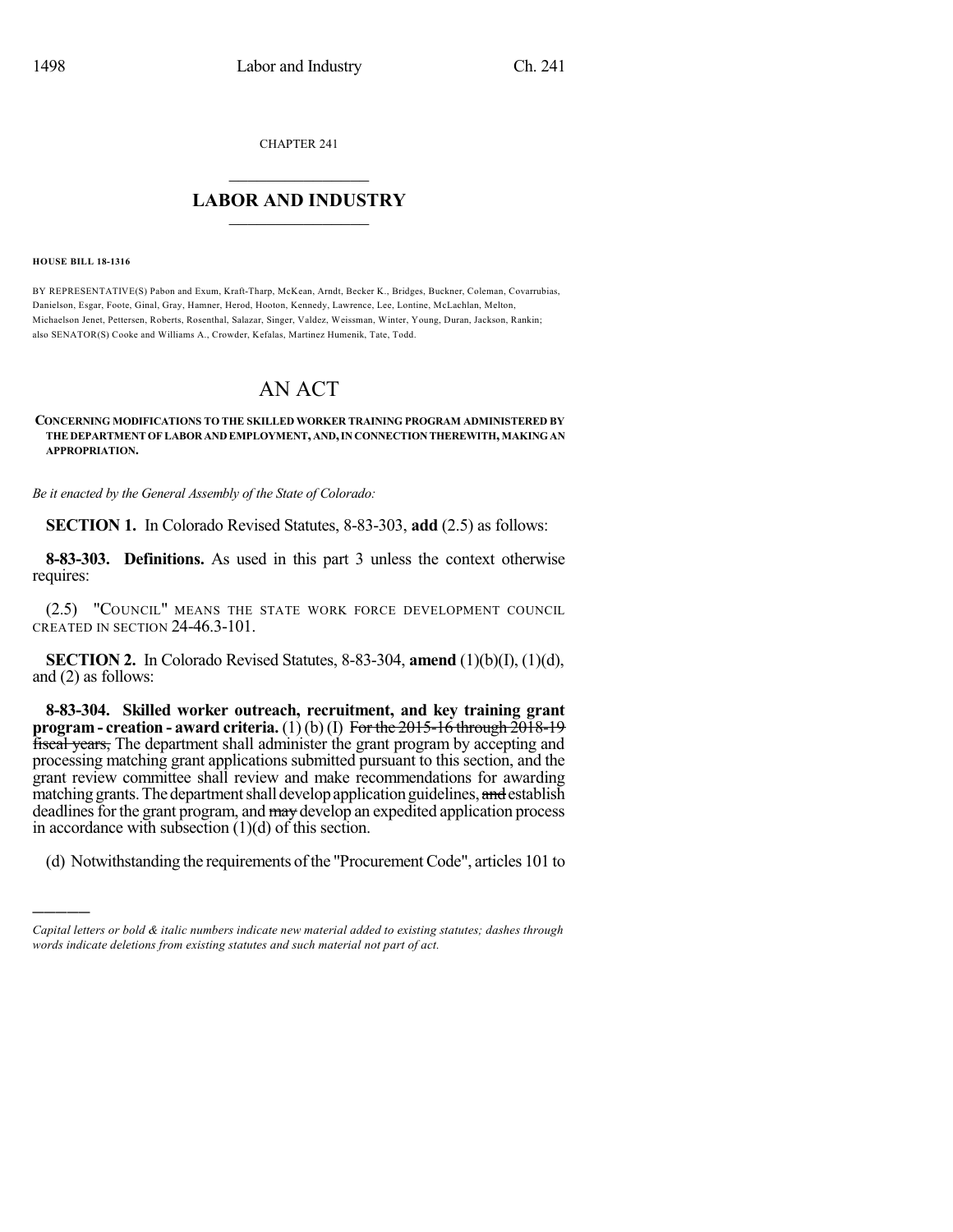## Ch. 241 Labor and Industry 1499

112 of title 24, the department may SHALL use an expedited procedure for accepting and reviewing an application APPLICATIONS from an eligible applicant that received matching grant awards in the 2015-16 or 2016-17 fiscal year and is applying for an additional matching grant or to extend a matching grant award under an existing agreement if APPLICANTS.

(I) The eligible applicant demonstrates positive outcomes resulting from its receipt and use of matching grants under the WORK grant program;

(II) The eligible applicant demonstratesthat all organizationsthat were named in the original grant application agree to participate in an expedited application process; and

(III) The WORK grant review committee approves the use of an expedited application process for the eligible applicant.

(2) No later than January 1, 2016, and no later than each January 1 thereafter  $t$ hrough January 1, 2018, The department shall start accepting grant applications for matching grants to be awarded BY JANUARY 1 OF EACH YEAR; SHALL AWARD GRANTS pursuant to section 8-83-305 WITHIN NINETY DAYS, BUT no later than the April 1, following the application submittal deadline; AND SHALL ISSUE GRANT AWARDS TO RECIPIENTS WITHIN FORTY-FIVE DAYS AFTER NOTIFYING THE AWARD RECIPIENTS OF THE GRANT AWARD.

**SECTION 3.** In Colorado Revised Statutes, 8-83-305, **amend** (1) introductory portion,  $(1)(i)$ , and  $(2)(c)$  as follows:

**8-83-305. Skilled worker outreach, recruitment, and key training grant review committee - creation - membership - duties - grant award recommendations.** (1) There is created the skilled worker outreach, recruitment, and key training grant review committee, also referred to as the "WORK grant review committee". The grant review committee consists of thirteen members appointed by the governor COUNCIL as follows:

(i) One member of the state work force development council. created in section 24-46.3-101, C.R.S.

(2) (c) (I) After reviewing the grant applications AND SUBJECT TO SUBSECTION  $(2)(c)(II)$  OF THIS SECTION, the grant review committee shall make recommendations about which eligible applicants should be awarded matching grants and the amounts of the matching grants. which Recommendations shall be based on the committee's determination asto which eligible applicants bestsatisfy the grant criteria pursuant to paragraphs (a) and (b) of this subsection  $(2)$  SUBSECTIONS  $(2)(a)$  AND  $(2)(b)$  OF THIS SECTION. The grantreviewcommittee shallsubmititsrecommendationsto THE EXECUTIVE COMMITTEE OF THE COUNCIL, WHICH INCLUDES the executive directors of the departments of labor and employment and higher education and the director ofthe office. After considering the grantreviewcommittee'srecommendations AND SUBJECT TO SUBSECTION  $(2)(c)(II)$  OF THIS SECTION, the executive directors and the director COMMITTEE shall jointly determine to whom and in what amounts to award matching grants. Grants shall be awarded WITHIN NINETY DAYS, BUT no later than the April 1, following the application submittal deadline, AND, TO THE EXTENT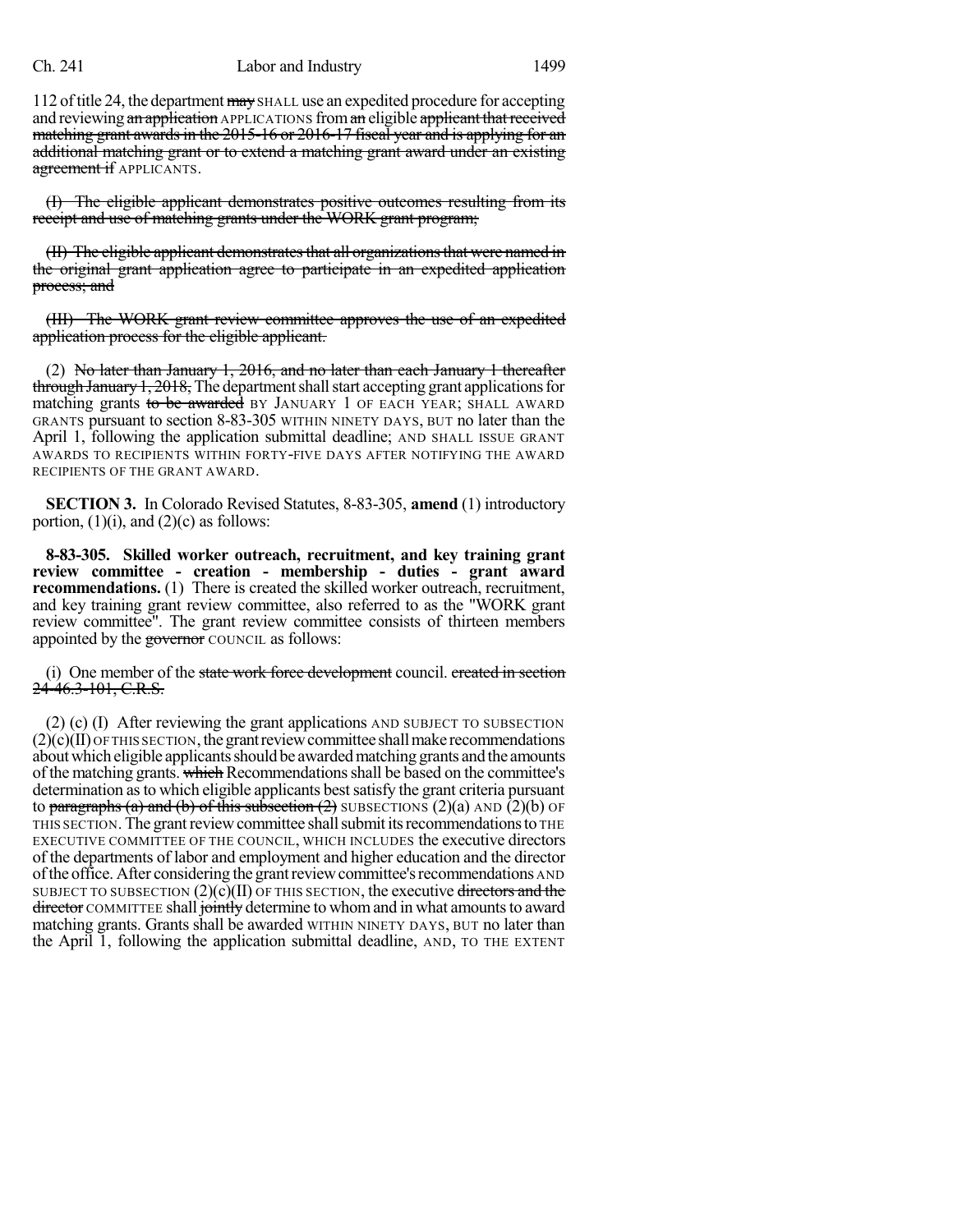POSSIBLE, THE DEPARTMENT SHALL ISSUE THE GRANT AWARDS WITHIN FORTY-FIVE DAYS AFTER NOTIFYING THE AWARD RECIPIENTS OF THE GRANT AWARDS.

(II) FOR THE 2018-19, 2019-20, AND 2020-21 FISCAL YEARS, THE GRANT REVIEW COMMITTEE SHALL ENSURE, TO THE EXTENT POSSIBLE, THAT IT RECOMMENDS MATCHINGGRANT AMOUNTS,AND THE EXECUTIVE DIRECTORS AND DIRECTOR OFTHE OFFICE SHALL ENSURE, TO THE EXTENT POSSIBLE, THAT THEY AWARD MATCHING GRANTS, IN ACCORDANCE WITH THE ALLOCATION OF AVAILABLE MONEY IN THE WORK FUND SPECIFIED IN SECTION 8-83-307 (3)(b).

**SECTION 4.** In Colorado Revised Statutes, 8-83-306, **amend** (2) introductory portion; and **add** (3) as follows:

**8-83-306. Reports.** (2) By May 1, 2017, and by each May 1 thereafter through May 1, 2020 By DECEMBER 31, 2018, AND BY EACH DECEMBER 31 THEREAFTER, the grant review committee shall submit, AS PART OF THE COLORADO TALENT PIPELINE REPORT PREPARED PURSUANT TO SECTION 24-46.3-103, an annual report to the governor, the senate committee on business, labor, and technology or its successor committee, and the house of representatives committee on business affairs and labor or its successor committee. The grant review committee shall include in the report at least the following information:

(3) SECTION  $24$ -1-136 (11)(a)(I) does not apply to the reporting REQUIREMENT SPECIFIED IN SUBSECTION (2) OF THIS SECTION.

**SECTION 5.** In Colorado Revised Statutes, 8-83-307, **amend** (1)(b), (3), and (5) as follows:

**8-83-307. Skilled worker outreach, recruitment, and key training grant program fund - creation.** (1) (b) EXCEPT AS PROVIDED IN SUBSECTION (5) OF THIS SECTION, the moneys MONEY in the fund are IS subject to annual appropriation by the general assembly to the department for the direct and indirect costs associated with implementing this part 3.

(3) (a) For the  $2015$ -16,  $2016$ -17, and  $2017$ -18 2018-19, 2019-20, AND 2020-21 fiscal years, the general assembly shall appropriate a total of ten million SEVEN MILLION SIX HUNDRED THOUSAND dollars to the fund, OF WHICH NOT MORE THAN THREE MILLION THREE HUNDRED THOUSAND DOLLARS MAY BE APPROPRIATED IN ANY GIVEN FISCAL YEAR.

(b) THE MONEY IN THE FUND THAT IS AVAILABLE FOR MATCHING GRANTS SHOULD BE ALLOCATED, TO THE EXTENT POSSIBLE, TO ELIGIBLE APPLICANTS APPROVED FOR A MATCHING GRANT AWARD PURSUANT TO SECTION  $8-83-305$  (2)(c) AS FOLLOWS:

(I) TWO-THIRDS TO ELIGIBLE APPLICANTS THAT WERE AWARDED MATCHING GRANTS IN A PRIOR FISCAL YEAR; AND

(II) ONE-THIRD TO ELIGIBLE APPLICANTS THAT HAVE NOT RECEIVED A MATCHING GRANT PREVIOUSLY.

 $(5)$  Any unexpended and unencumbered moneys MONEY remaining in the WORK